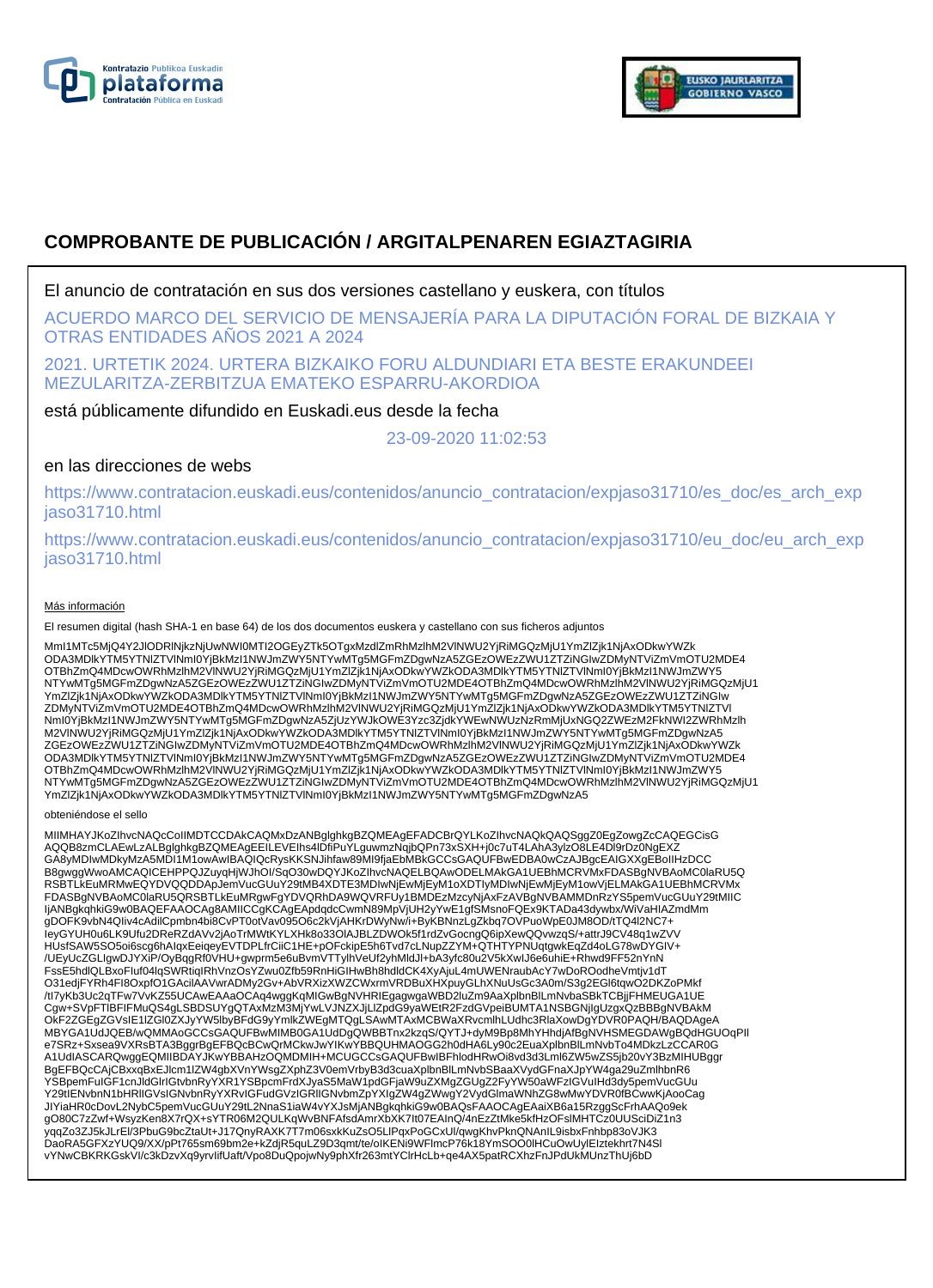



2P231EPSy4qvgKCXmAxCyW6To3LCa+lhhmzhcrZFDShO4U+mTJBQSNNZS8gdVyLO1L1LU5zioaAo6vdtlRL/fZE/QY3nBw2wwq22 t+8o98Tl2ck2fHQqpDpYYzl9r40OL77d9R0muOnITHbPumy1A5xp/Squmk6ftoXL9+7TP4LV4xP/1TbhR5eBdfKXmt6oO7xpFqhy 9ZAaBgkqhkiG9w0BCQMxDQYLKoZlhvcNAQkQAQQwHAYJKoZlhvcNAQkFMQ8XDTIwMDkyMzA5MDI1M1owLwYJKoZlhvcNAQkEMSIE IESIEDCSNRQZSMr5TVzIDJ+KJy+eMW7iwE28kGolYb2ZMIGJBgsqhkiG9w0BCRACLzF6MHgwdjB0BCDNdwo7pQBbrD9u8p5/pMeoe9BvllSU1baDdGPBFySGTBQMDykOjA4MQswCQYDVQQGEwJFUzEUMBIGA1UECgwLSVpFTIBFIFMuQS4xEzARBgNVBAMMCkl6ZW5w ZS5jb20CEHPPQJZuyqHjWJhOI/SqO30wDQYJKoZIhvcNAQEBBQAEggIAZ4a3z+mEQgDUNeyXVebMBotMR1ZHQBF4U4If/rF7c4Ls ر : "Coolstand of the Sandy Private Distance Internal Account Coolstand State Internal Condensation of the Sandy<br>DhAFeXbjYpmLzX2Y7JYb3ldf6IA/LIfAKvSyqo+o4ze8f3QX3U2Z4nc1MtoZVsee8bPyJxWttaiJUIWy8uWf1vX2t2IgZoeJafd8<br>hf3SPXQ Z3ubth9HJ2PrLyZBrTkh+TRLWhdVJIK/RbhzaO98I7EmwnwMsCiOj4NF11mTHVYy7bJm/MO7Z4rnr6NCF7I57eSJVLC/lhi+++y7 0aTPBillG67OuuewLt9Ogwlc1+IT0LYgzCZ+Yvl3LQBXZrHXS6GfntCVZjMrMqYv3s2U+6dd4+Tok14N66OVCzbfguTBYfBa0h63 rFdMWP4MNYA30aweM0ktNKWTaVEApvjsAryBZ4JSFqe/mvGQ3ljg9owzdVWB/7dNGPAAGdhyZQd7oJDNBJFTkQ/OM0fPbQwgLh9d NNSLS5gTgTLbg7puXVwVnXMCIAJ813+mJgQGi/zDZgMnWMYZVi5ABU162l1olcpd3l4ZMMW0q3y6l9lkmg1ofA7SbT66dpwutPyw caqUyLwxNQcvgqHiyiRCq6CP1inabPUSf/rn1NU=

### Kontratuaren iragarkia, gaztelaniaz eta eskaraz, izenburuekin

ACUERDO MARCO DEL SERVICIO DE MENSAJERÍA PARA LA DIPUTACIÓN FORAL DE BIZKAIA Y OTRAS ENTIDADES AÑOS 2021 A 2024

2021. URTETIK 2024. URTERA BIZKAIKO FORU ALDUNDIARI ETA BESTE ERAKUNDEEI MEZULARITZA-ZERBITZUA EMATEKO ESPARRU-AKORDIOA

Euskadi.eus webgunean argitaratzen da data honetatik

2020-09-23 11:02:53

# web hauen helbideetan

https://www.contratacion.euskadi.eus/contenidos/anuncio\_contratacion/expjaso31710/es\_doc/es\_arch\_exp iaso31710.html

https://www.contratacion.euskadi.eus/contenidos/anuncio contratacion/expjaso31710/eu doc/eu arch exp jaso31710.html

#### Informazio gehiago

Bi dokumentuen (euskara eta gaztelania) laburpen digitala (hash SHA-1, 64 oinarriarekin), erantsitako fitxategiekin

Mml1MTc5MjQ4Y2JIODRINjkzNjUwNWI0MTI2OGEyZTk5OTgxMzdlZmRhMzlhM2VINWU2YjRiMGQzMjU1YmZlZjk1NjAxODkwYWZk ODA3MDlkYTM5YTNIZTVINml0YjBkMzI1NWJmZWY5NTYwMTg5MGFmZDgwNzA5ZGEzOWEzZWU1ZTZiNGlwZDMyNTViZmVmOTU2MDE4 OTBhZmQ4MDcwOWRhMzIhM2VINWU2YjRiMGQzMjU1YmZIZjk1NjAxODkwYWZkODA3MDlkYTM5YTNIZTVINmI0YjBkMzI1NWJmZWY5<br>NTYwMTg5MGFmZDgwNzA5ZGEzOWEzZWU1ZTZiNGIwZDMyNTViZmVmOTU2MDE4OTBhZmQ4MDcwOWRhMzIhM2VINWU2YjRiMGQzMjU1 ivi i www.politics.com/www.politics/www.politics/www.politics/www.politics/www.politics/www.politics/www.politi<br>ZDMyNTViZmVmOTU2MDE4OTBhZmQ4MDcwOWRhMzIhM2VINWU2YjRiMGQzMjU1YmZlZjk1NjAxODkwYWZkODA3MDlkYTM5YTNIZTVI Nml0YjBkMzI1NWJmZWY5NTYwMTg5MGFmZDgwNzA5ZjUzYWJkOWE3Yzc3ZjdKYWEwNWUzNzRmMjUxNGQ2ZWEzM2FkNWI2ZWRhMzlh M2VINWU2YjRiMGQzMjU1YmZlZjk1NjAxODkwYWZkODA3MDlkYTM5YTNlZTVINmI0YjBkMzI1NWJmZWY5NTYwMTg5MGFmZDgwNzA5 ZGEzOWEzZWU1ZTZiŃGIwZDMyNTViZmVmOTU2MDE4OTBhZmQ4MDcwOWRhMzIńM2VINWU2YjRiMGQzMjU1YmZlZjk1NjAxODkwYWZk ODA3MDIkYTM5YTNIZTVINmI0YjBkMzI1NWJmZWY5NTYwMTg5MGFmZDgwNzA5ZGEzOWEzZWU1ZTZiNGIwZDMyNTViZmVmOTU2MDE4 OTBhZmQ4MDcwOWRhMzIhM2VINWU2YjRiMGQzMjU1YmZlZjk1NjAxODkwYWZkODA3MDlkYTM5YTNlZTVINml0YjBkMzI1NWJmZWY5<br>NTYwMTg5MGFmZDgwNzA5ZGEzOWEzZWU1ZTZiNGIwZDMyNTViZmVmOTU2MDE4OTBhZmQ4MDcwOWRhMzIhM2VINWU2YjRiMGQzMjU1 YmZlZjk1NjAxODkwYWZkODA3MDlkYTM5YTNlZTVlNml0YjBkMzl1NWJmZWY5NTYwMTg5MGFmZDgwNzA5

denboran digitalki zigilatu zuena

#### zigilua lortzen

MIIMHAYJKoZIhvcNAQcCoIIMDTCCDAkCAQMxDzANBglghkgBZQMEAgEFADCBrQYLKoZIhvcNAQkQAQSggZ0EgZowgZcCAQEGCisG AQQB8zmCLAEwLzALBglghkgBZQMEAgEEILEVEIhs4IDfiPuYLguwmzNqjbQPn73xSXH+j0c7uT4LAhA3ylzO8LE4Dl9rDz0NgEXZ GA8yMDIwMDkyMzA5MDI1M1owAwIBAQIQcRysKKSNJihfaw89MI9fjaEbMBkGCCsGAQUFBwEDBA0wCzAJBgcEAIGXXgEBoIIHzDCC B8gwggWwoAMCAQICEHPPQJZuyqHjWJhOI/SqO30wDQYJKoZIhvcNAQELBQAwODELMAkGA1UEBhMCRVMxFDASBgNVBAoMC0laRU5Q RSBTLKEuMRMwEQYDVQQDDApJemVucGUuY29tMB4XDTE3MDIwNjEwMjEyM1oXDTIyMDIwNjEwMjEyM1owVjELMAkGA1UEBhMCRVMx FDASBgNVBAoMC0laRU5QRSBTLkEuMRgwFgYDVQRhDA9WQVRFUy1BMDEzMzcyNjAxFzAVBgNVBAMMDnRzYS5pemVucGUuY29tMIIC